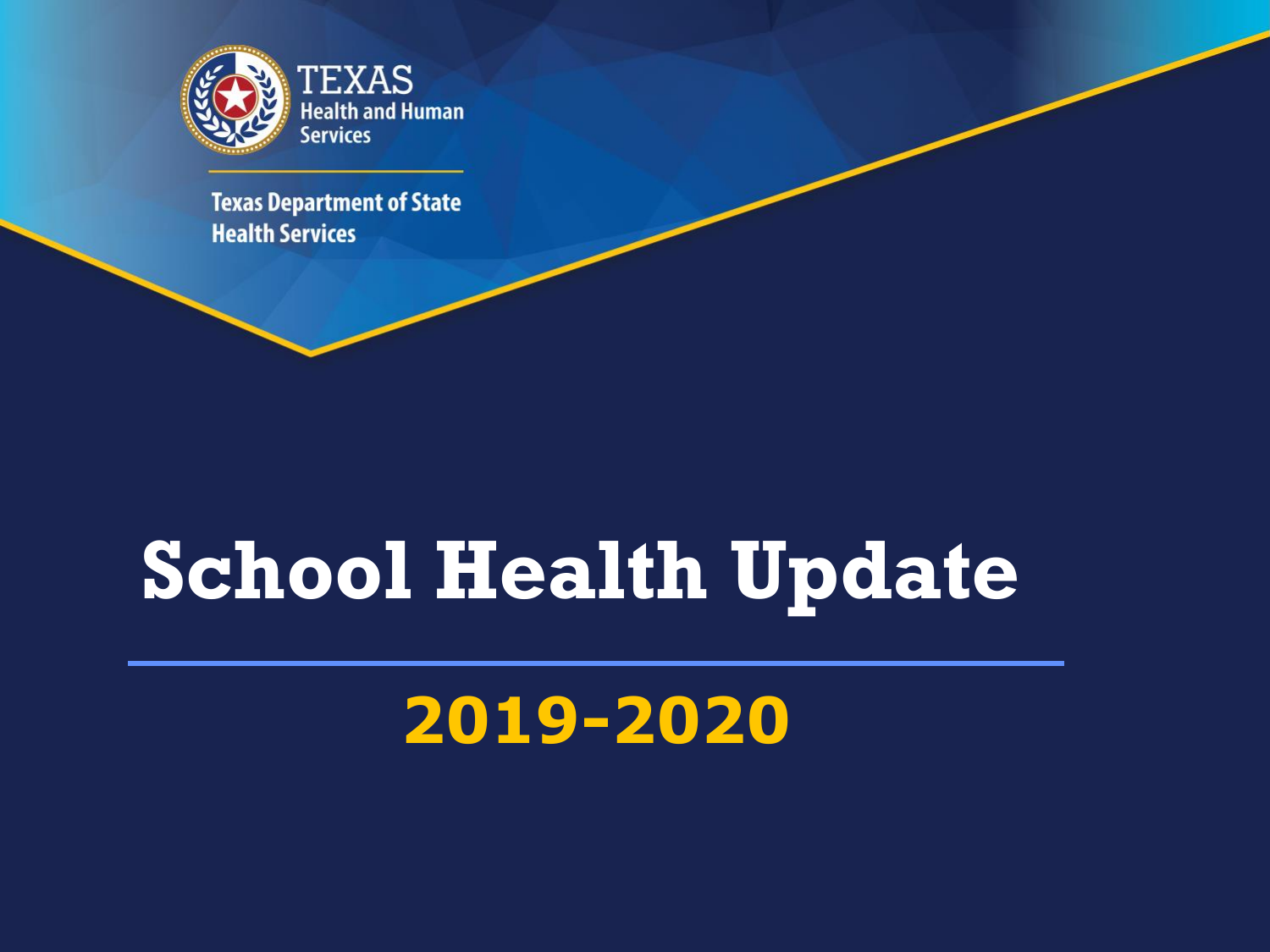## **Learner Outcomes**



- Utilize Texas Legislature Online to find bills
- Describe one bill that passed the House and Senate
- Identify the timeline for bills to go into effect.

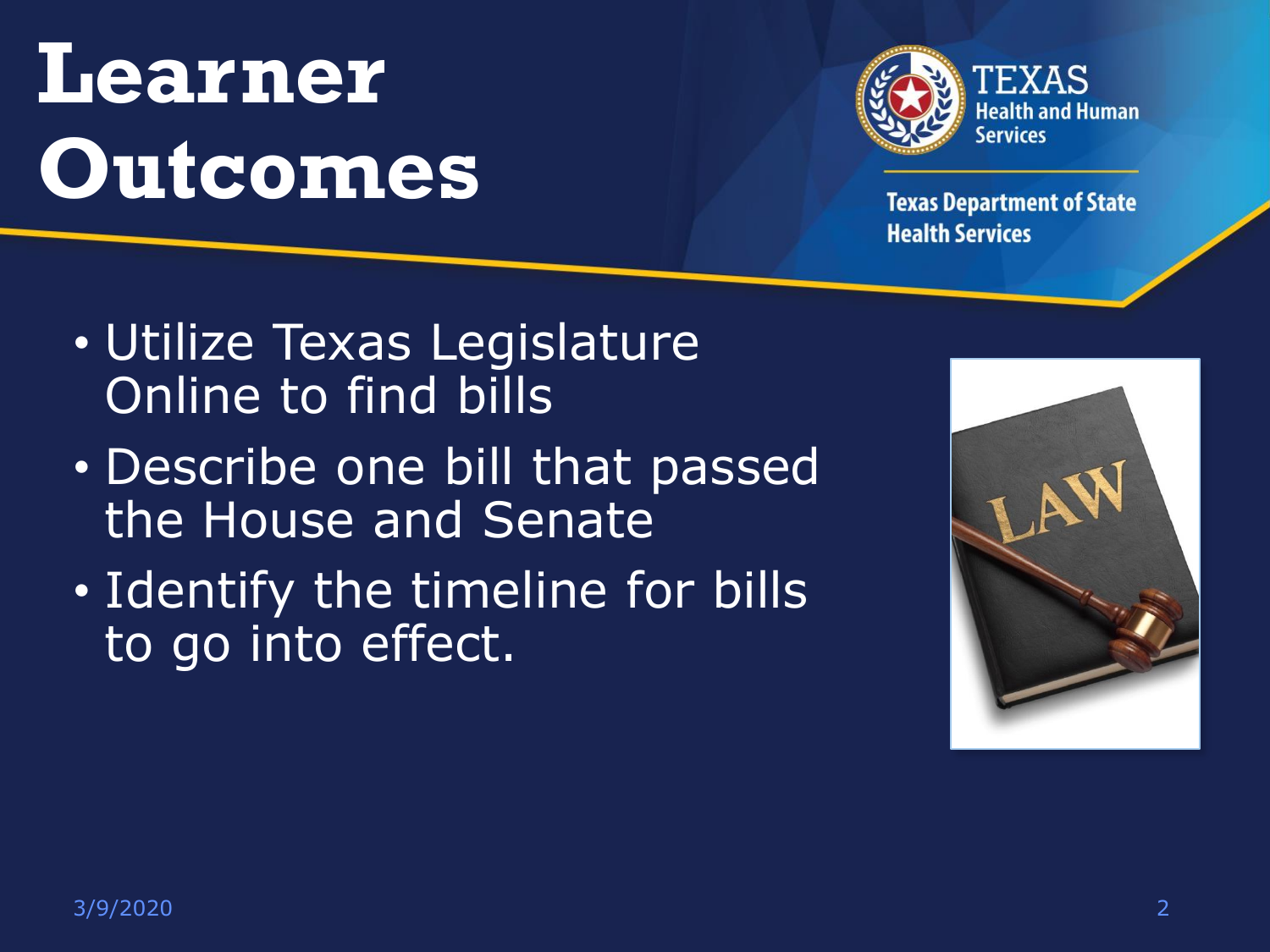### **Texas Legislature Online**



3/9/2020 3

**TEXAS** 

**Health Services**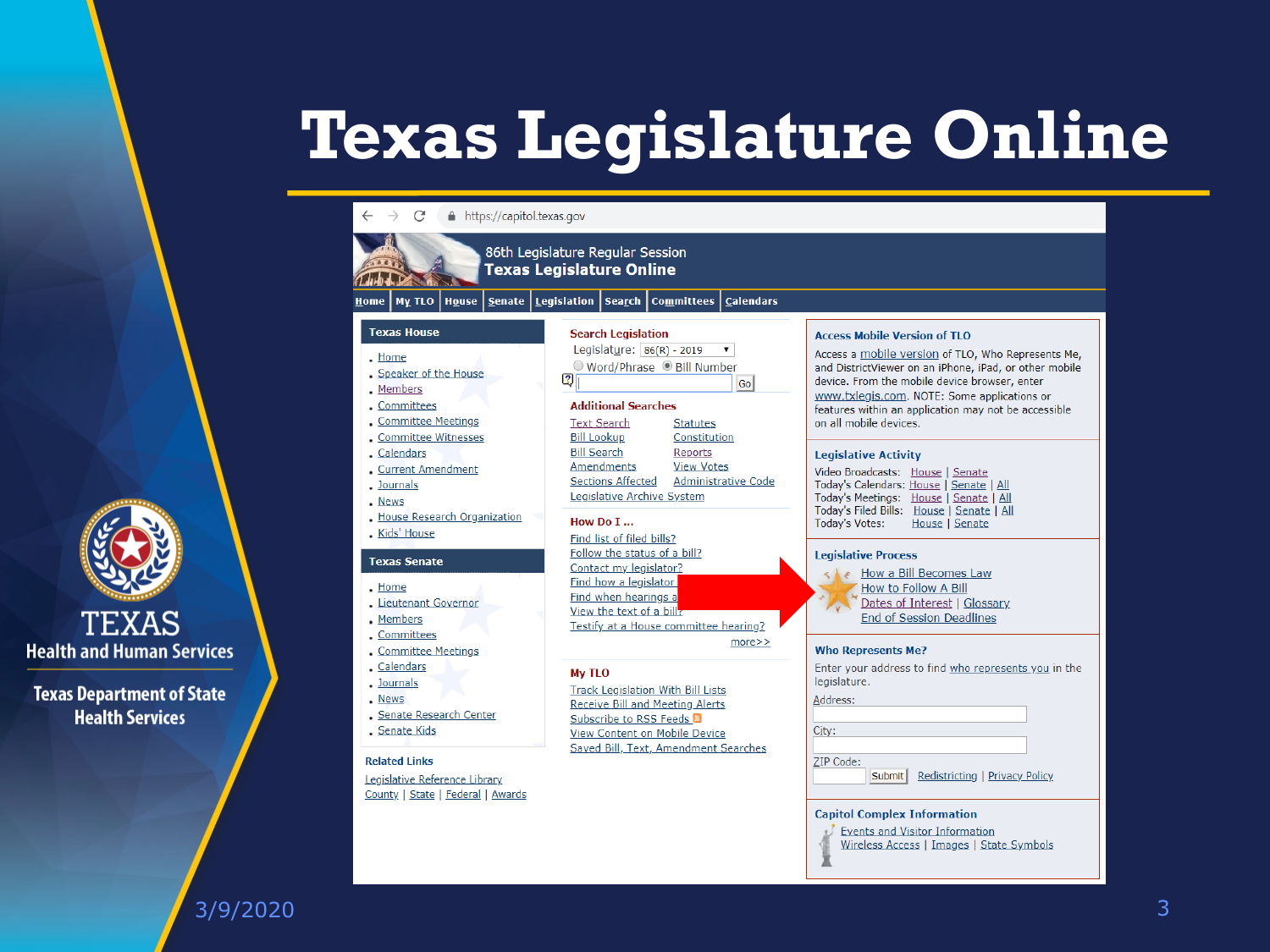### **Texas Legislature Online**



 $\rightarrow$ 

86th Legislature Regular Session

**Texas Legislature Online** 

#### Home | My TLO | House | Senate | Legislation | Search | Committees **Calendars**

#### **Texas House**

- $.$  Home
- . Speaker of the House
- . Members
- . Committees Committee Meetings
- Committee Witnesses
- . Calendars
- Current Amendment
- . Journals
- . News
- House Research Organization Kids' House

#### **Texas Senate**

- . Home
- Lieutenant Governor
- . Members
- 
- Calendars
- . Journals
- . News
- **Senate Research Center**
- Senate Kids

#### **Related Links**

Legislative Reference Library County | State | Federal | Awards



#### How Do I ...

- Find list of filed bills? Follow the status of a bill? Contact my legislator?
- Find how a legislator voted? Find when hearings are scheduled?
- View the text of a bill?
- Testify at a House committee hearing?

 $more>$ 

#### My TLO

**Track Legislation With Bill Lists Receive Bill and Meeting Alerts** Subscribe to RSS Feeds & View Content on Mobile Device **Saved Bill, Text, Amendment Searches** 

Submit Redistricting | Privacy Policy

#### **Capitol Complex Information**

- Events and Visitor Information
- Wireless Access | Images | State Symbols

Access a mobile version of TLO, Who Represents Me, and DistrictViewer on an iPhone, iPad, or other mobile device. From the mobile device browser, enter www.txlegis.com. NOTE: Some applications or features within an application may not be accessible on all mobile devices.

#### **Legislative Activity**

**Access Mobile Version of TLO** 

Video Broadcasts: House | Senate Today's Calendars: House | Senate | All Today's Meetings: House | Senate | All Today's Filed Bills: House | Senate | All **Today's Votes:** House | Senate

#### **Legislative Process**

K Le How a Bill Becomes Law How to Follow A Bill Dates of Interest | Glossary **End of Session Deadlines** 

#### **Who Represents Me?**

Enter your address to find who represents you in the legislature.

Address:

City:

ZIP Code:

#### 3/9/2020 4

**TEXAS** 

**Health and Human Services** 

**Texas Department of State** 

**Health Services** 

Committees Committee Meetings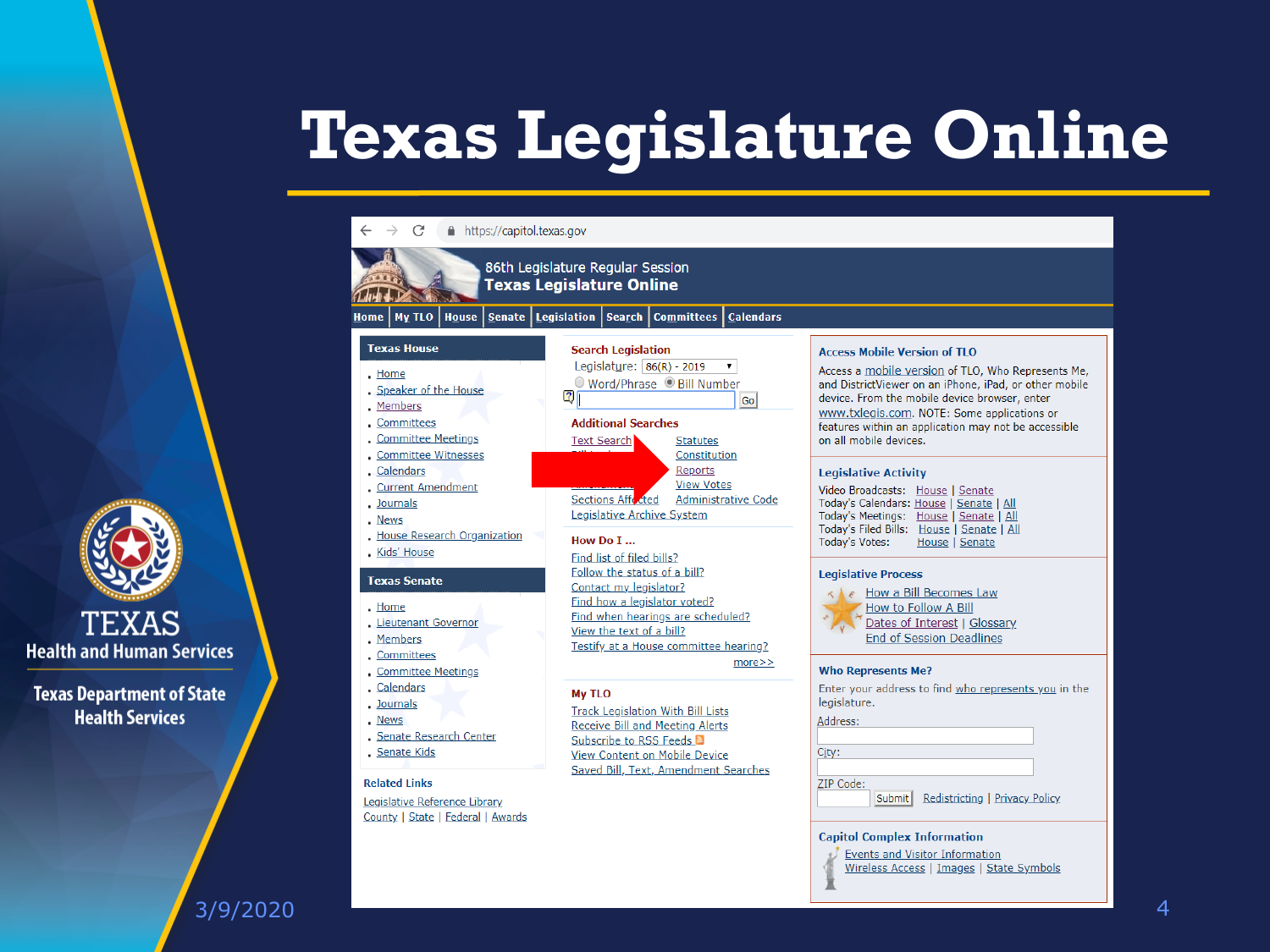### **Texas Legislature Online**



**Texas Department of State Health Services** 

**TEXAS** 

3/9/2020 5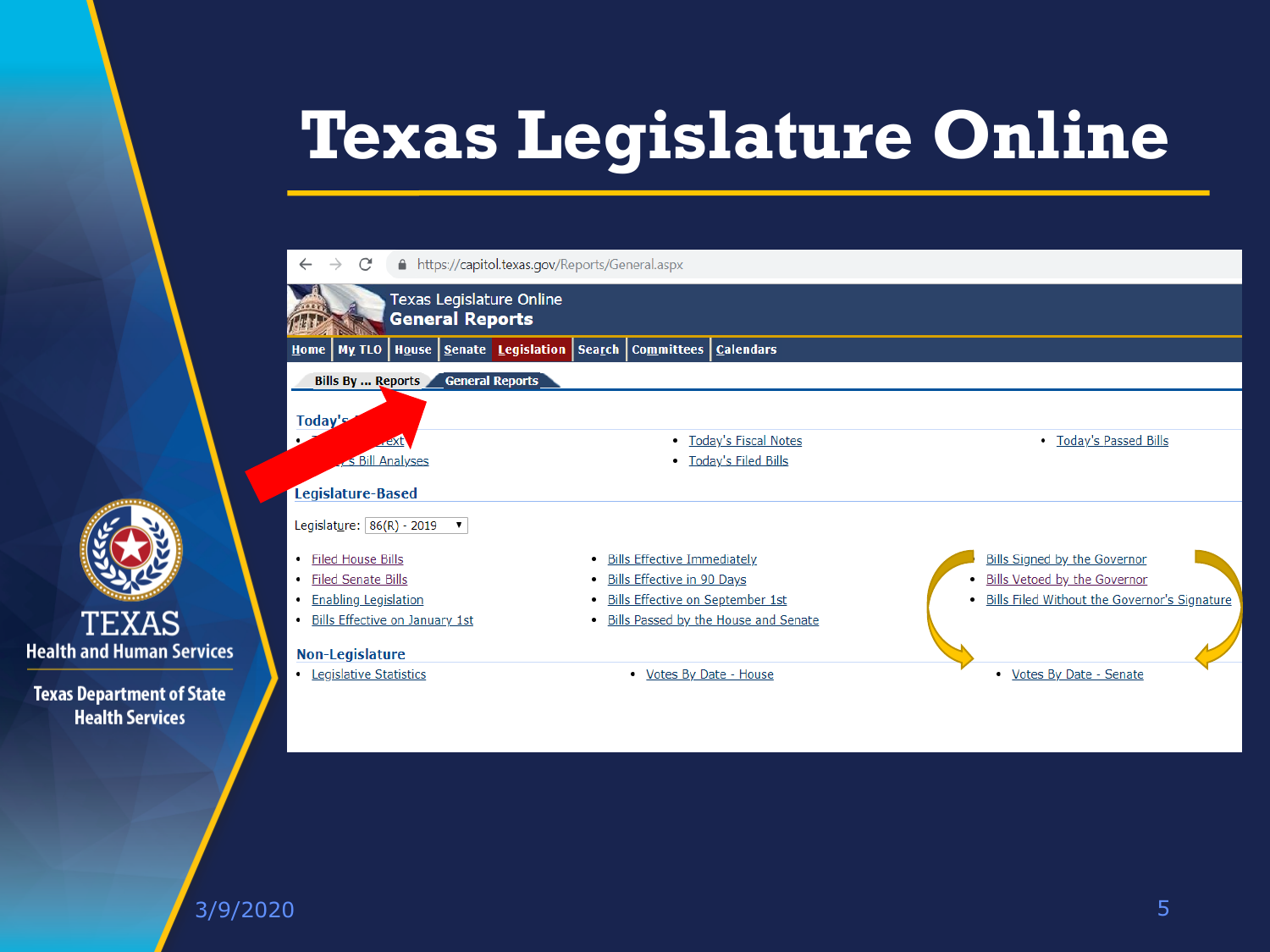## **86th Session**



- Bills Filed
	- House- 4760 Filed
	- Senate- 2555 Filed
- School Health Services Related Bills Passed
	- Notification of nurse on campus-**HB 18**
	- Cardiac Assessments-**HB 76**
	- Traumatic Injury Response-**HB 496**
	- Seizure management and training-**HB 684**
	- Concussion-**HB 961**
	- Use of asthma medications-**HB 2243**
	- Peer Review-**HB 2410**
	- Bacterial Meningitis Notification-**HB 3884**
	- Local SHAC and Opioids- **SB 435**
	- Food Allergy Guidelines-**SB 869**
	- Mental Health-Numerous bills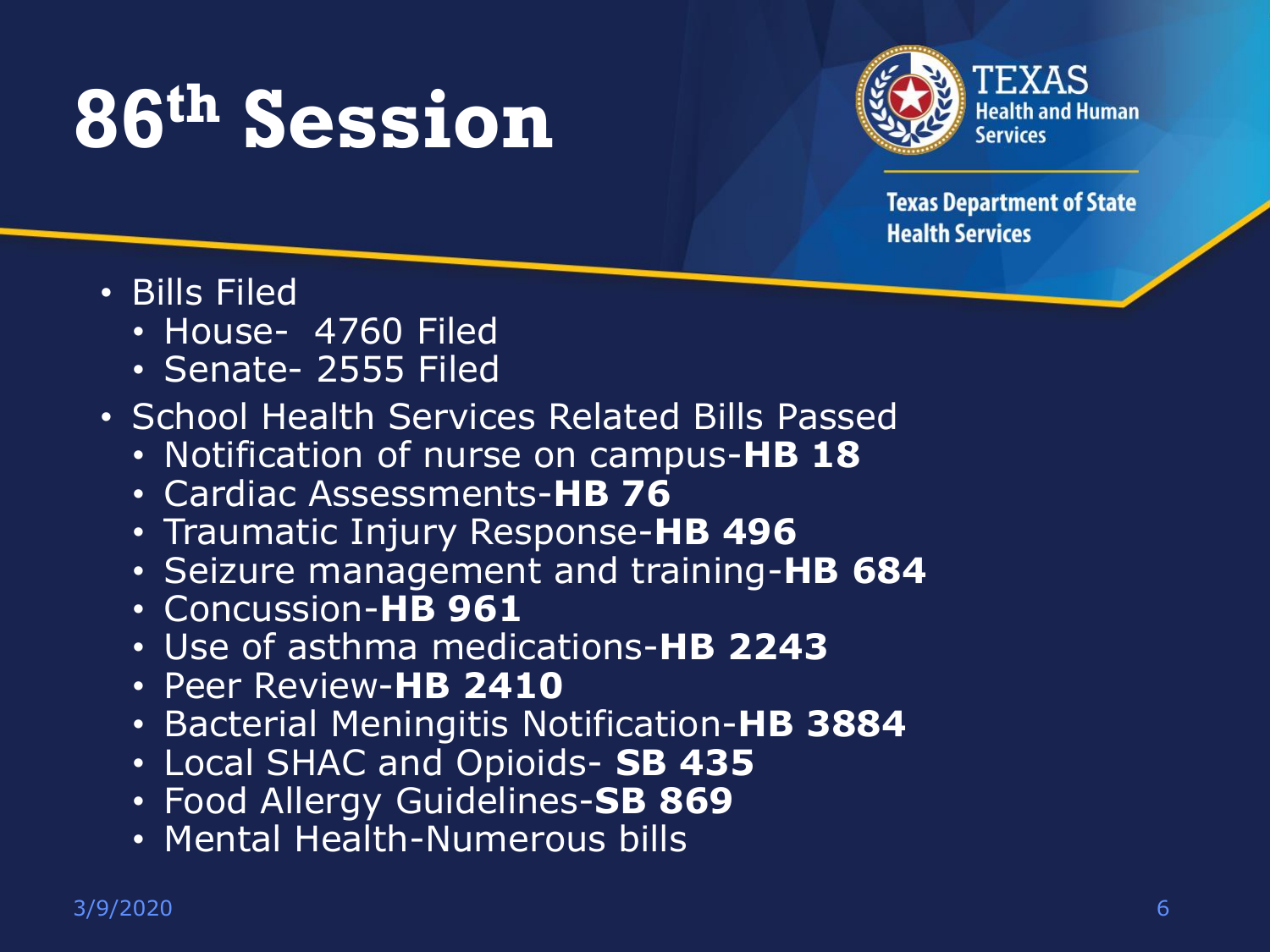### **HB 496-**Traumatic Injury Response

- **EXAMELE** Programs
	- Stop the Bleed
	- Bleeding Control Basics
	- Campus Emergency Preparedness and Survival Training (EPAST)
	- WCEMS Hemorrhage Control

Check with Regional Advisory Councils

**Health and Human Services** 

**Texas Department of State Health Services** 

3/9/2020 7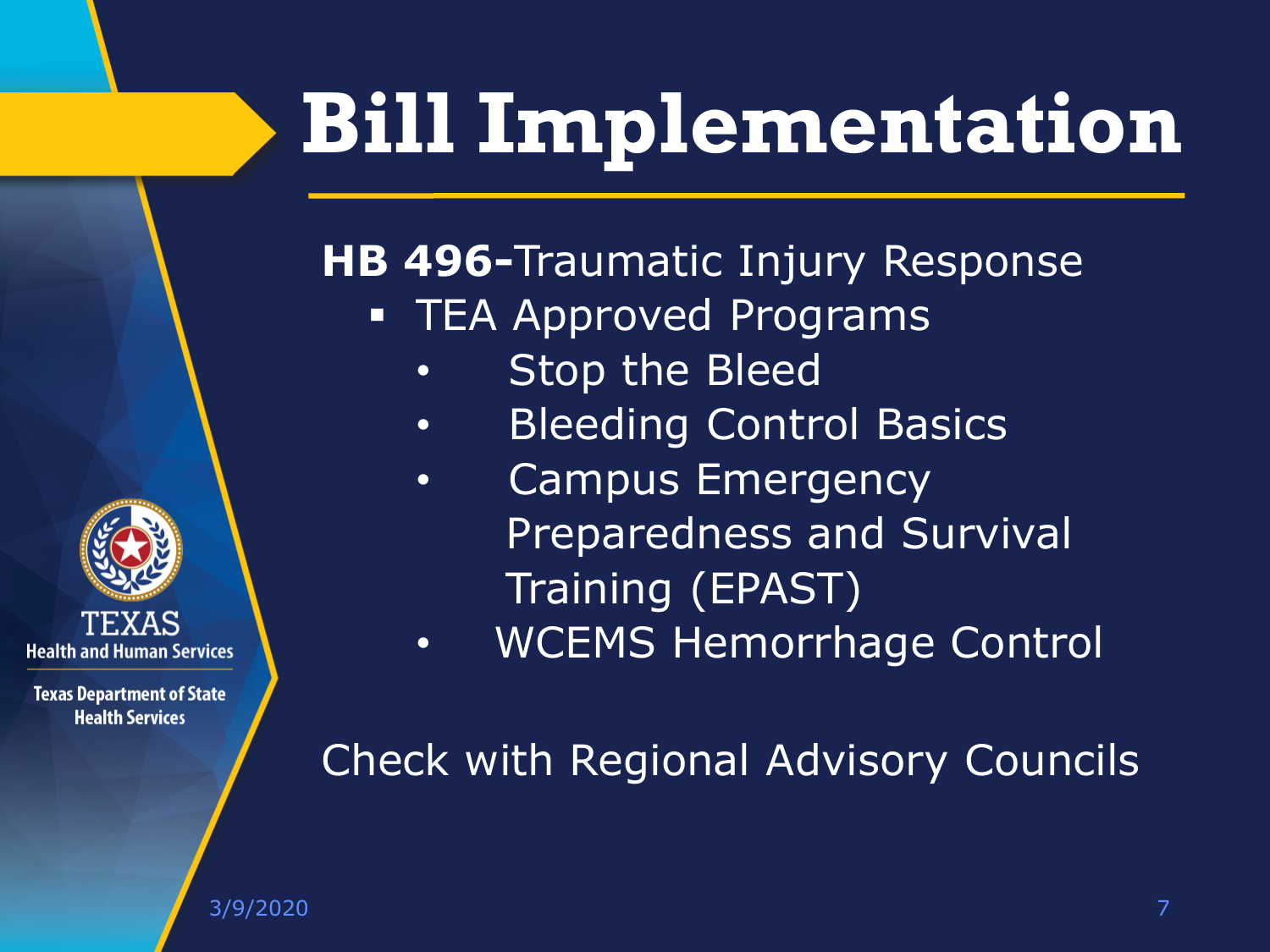#### **HB 684**-Seizure Training

- **TEA Approved Programs** 
	- Managing Students with Seizures: The Importance of School Nurses
	- Seizure Training for School Personnel



**Texas Department of State Health Services** 

3/9/2020 8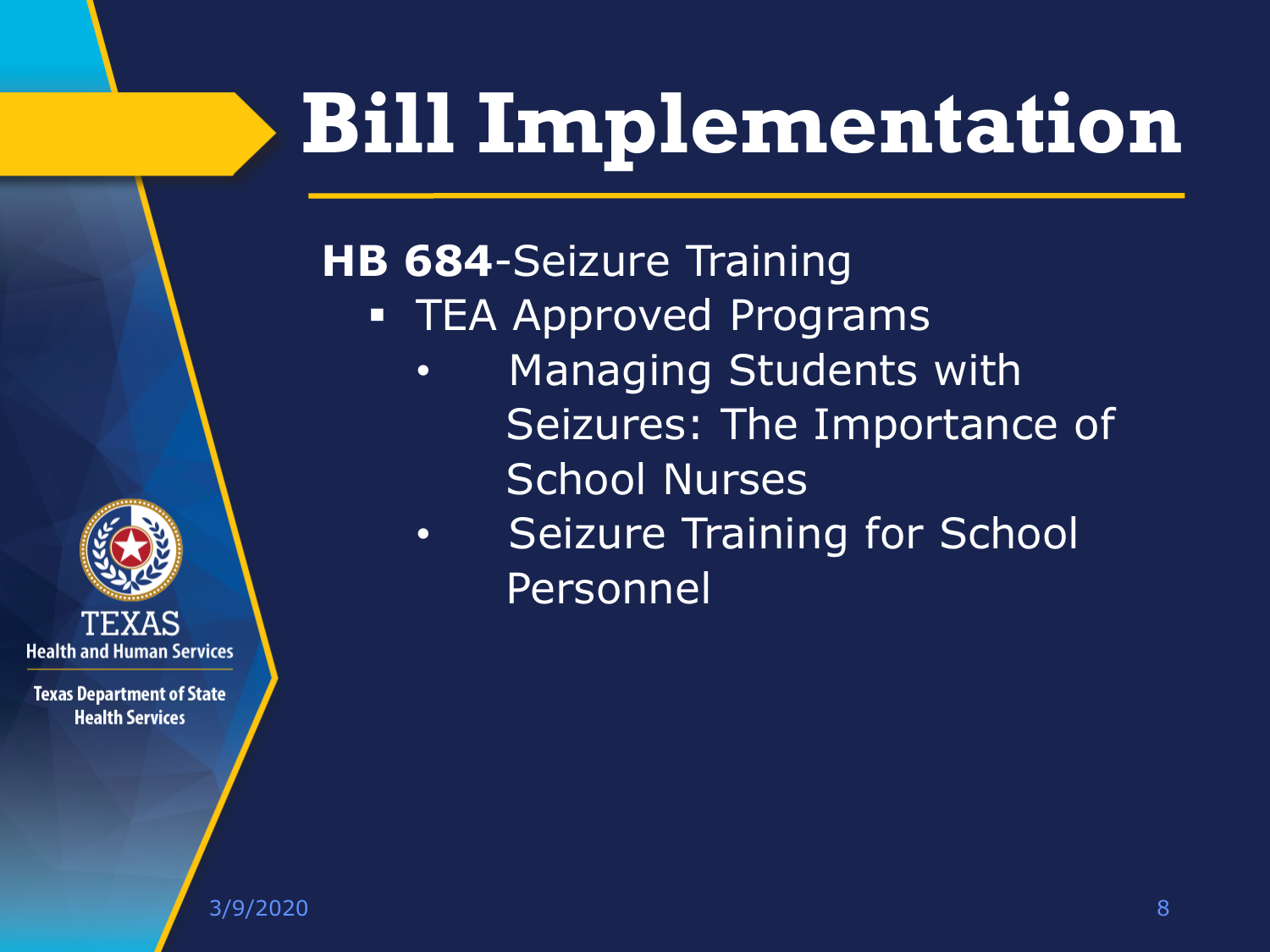**HB 2243-**Unassigned Asthma Meds

- **Rules Under Development** 
	- Almost ready for informal comments
	- Very basic requirements
	- Input to rules will be important-especially from small, rural districts
	- Look for posting in the Friday Beat or on DSHS School Nurse list-serve

**Health and Human Services**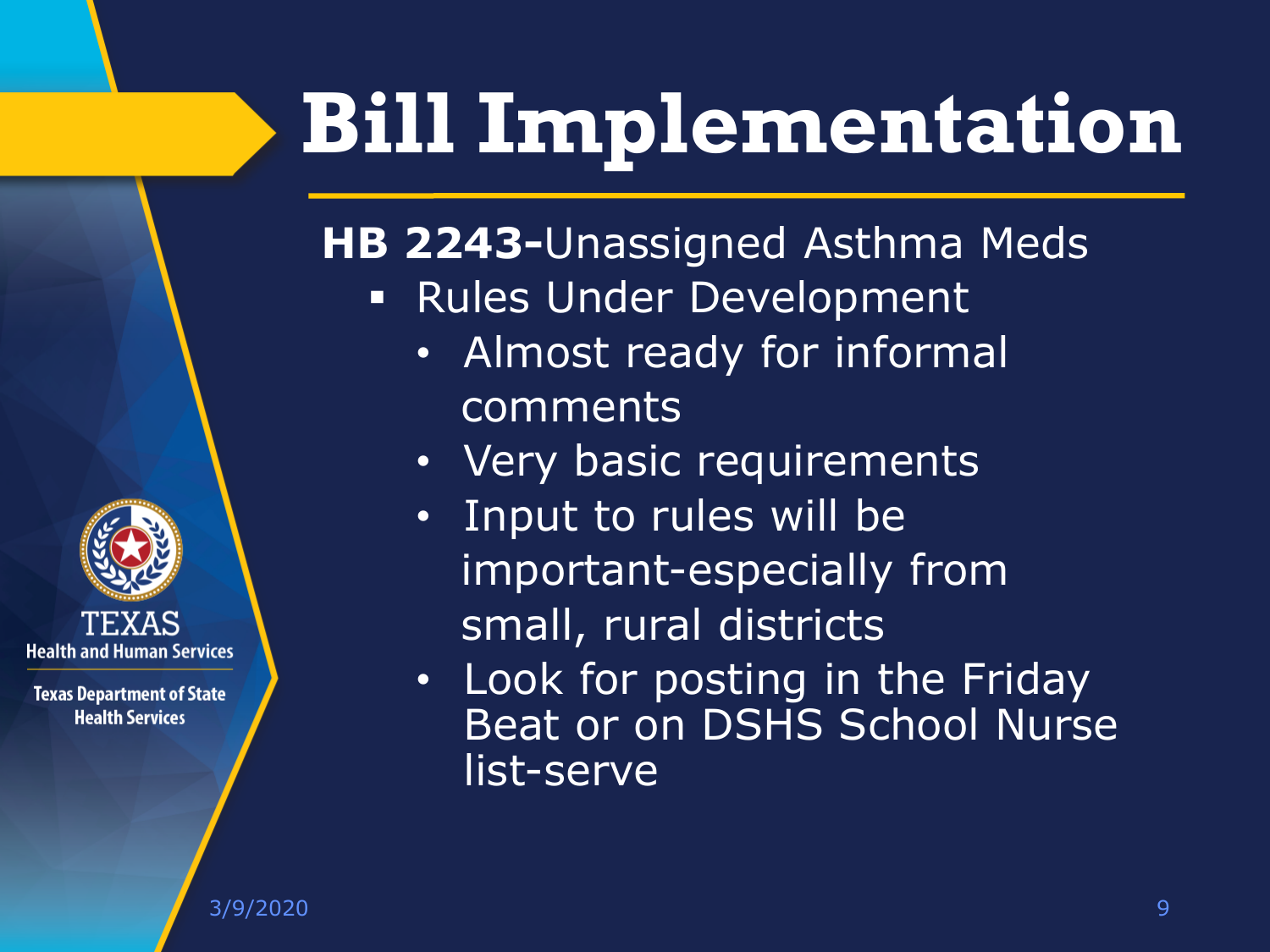#### **HB 3884-**Bacterial Meningitis Notification

- Developed by DSHS
- **.** Located on the DSHS Website
- **Example 2 Immunization/School** and Childcare Immunization Page
- **EXECT 11** Information in both English and Spanish
- Downloadable Information-Has both English and Spanish on same sheet

3/9/2020 10

TEXAS **Health and Human Services**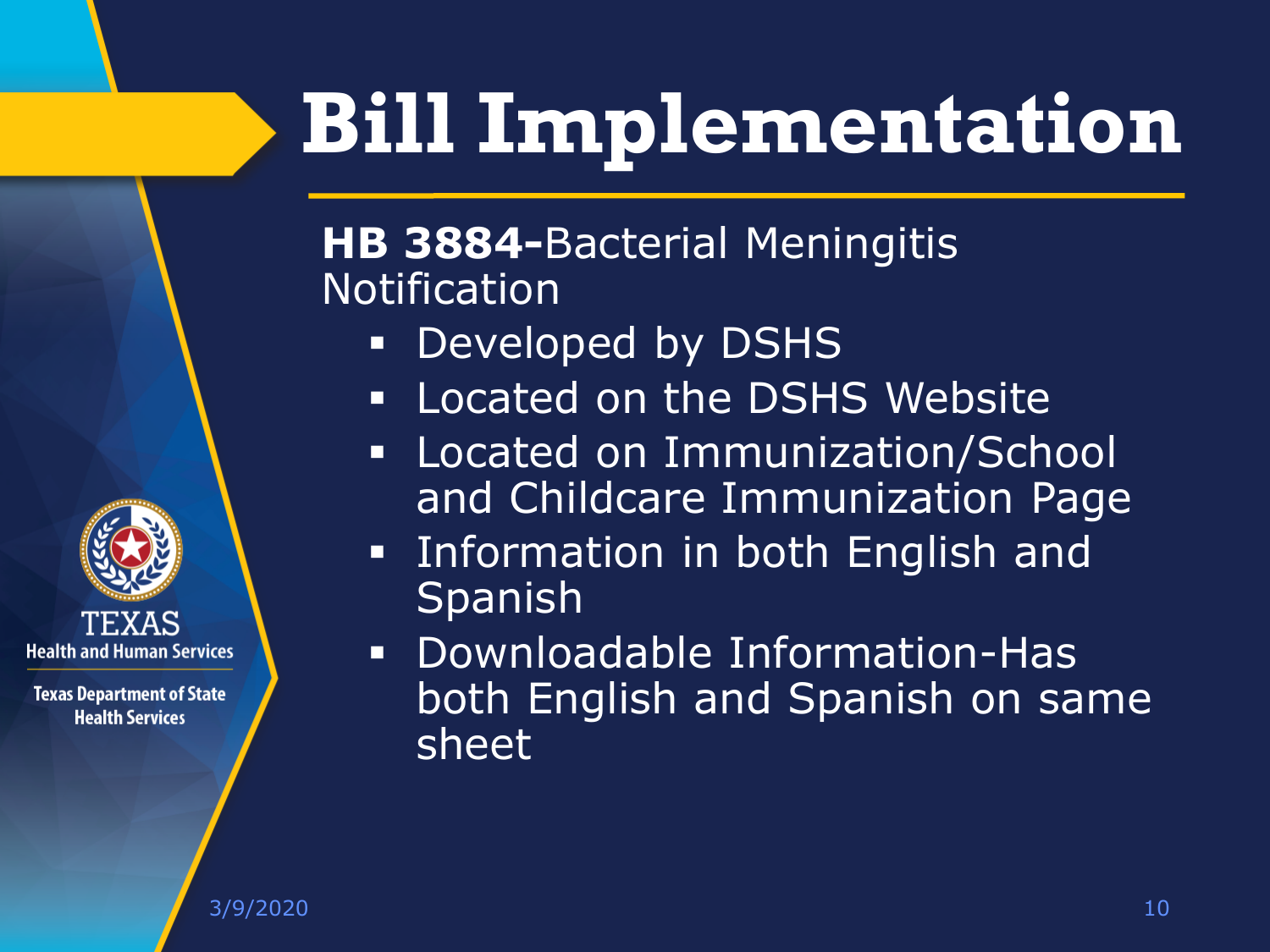#### **SB 869-**Food Allergy Ad Hoc Committee

- **EXEC** Looking for members
	- **Example 3 School Board Members**
	- **Example 1 Superintendents**
	- Principals
	- **Example 25 Classroom Teachers**
	- Parents
	- Pediatricians
	- Nurses who are members of TNA

TEXAS **Health and Human Services**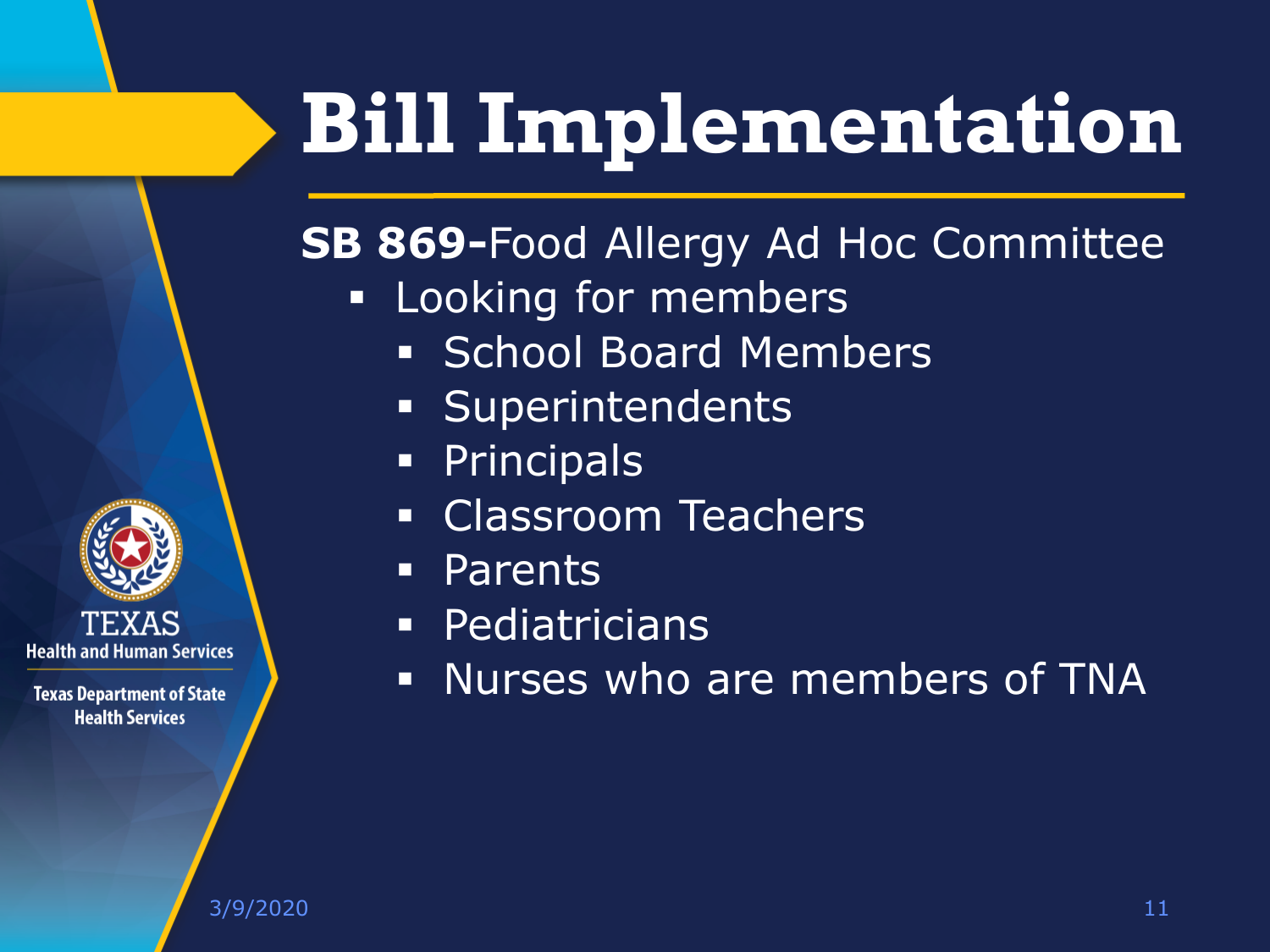## **Rules Process**

#### Informal Comments

Solicit informal public and stakeholder input by:

- $\triangleright$  inviting stakeholders to submit comments on potential rule changes during rule development.
- ➢ sharing a draft rule with stakeholders for review.
- ➢ using existing HHS advisory committees to comment on rules.

#### Formal Comments

Texas Register posting

**Health and Human Services**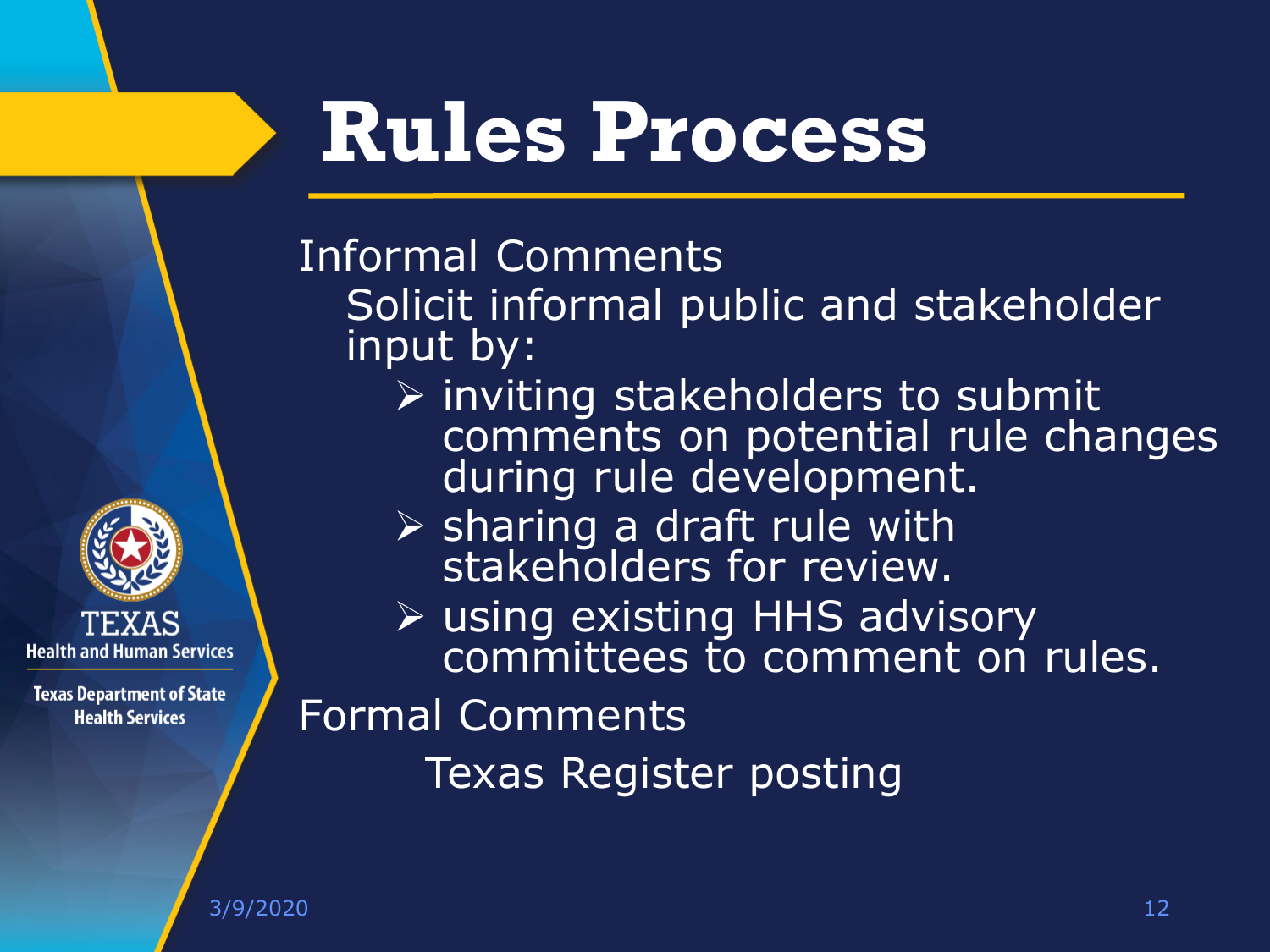## **Rules Example**

#### **Unassigned Asthma Medication**  Informal Comments

- DSHS staff drafted language
- Informal Comment period for public input
- Revise rules based on public input
- Draft rules heard by HHS Council

#### Formal Comments

- Formal process and rules are posted again
- Final posting of adopted rule

**Health and Human Services**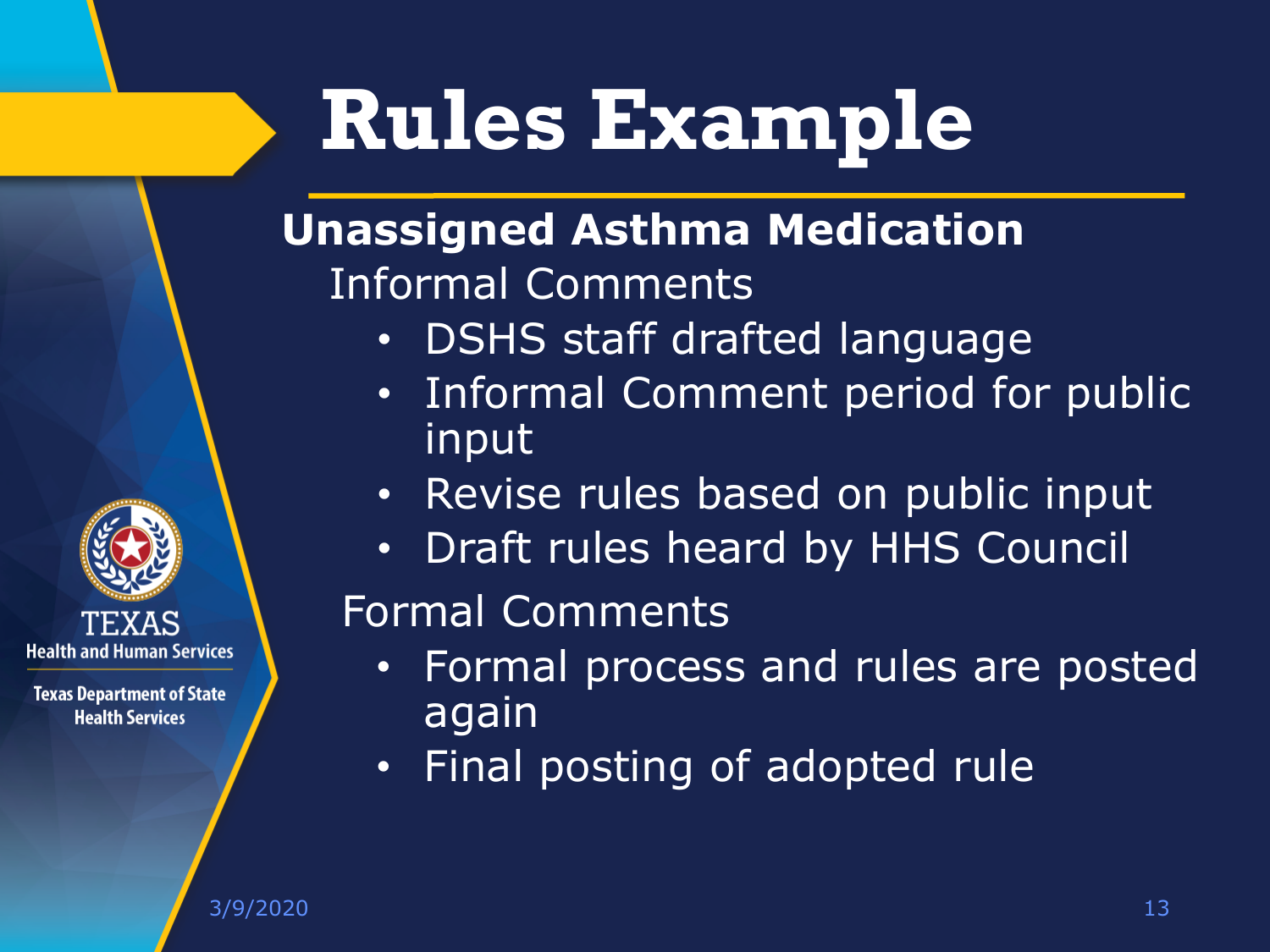## **Rules for HB 2243**

**Stocking Asthma Medications for Administration by School Nurse**

- 1) Research and Stakeholder Input
- 2) Recommendations from the SEAC
- 3) Develop Draft Rule
- 4) Informal Comments
- 5) Presentation to HHS Executive Council
- 6) Formal Comments
- 7) Rule Adopted

**Health and Human Services**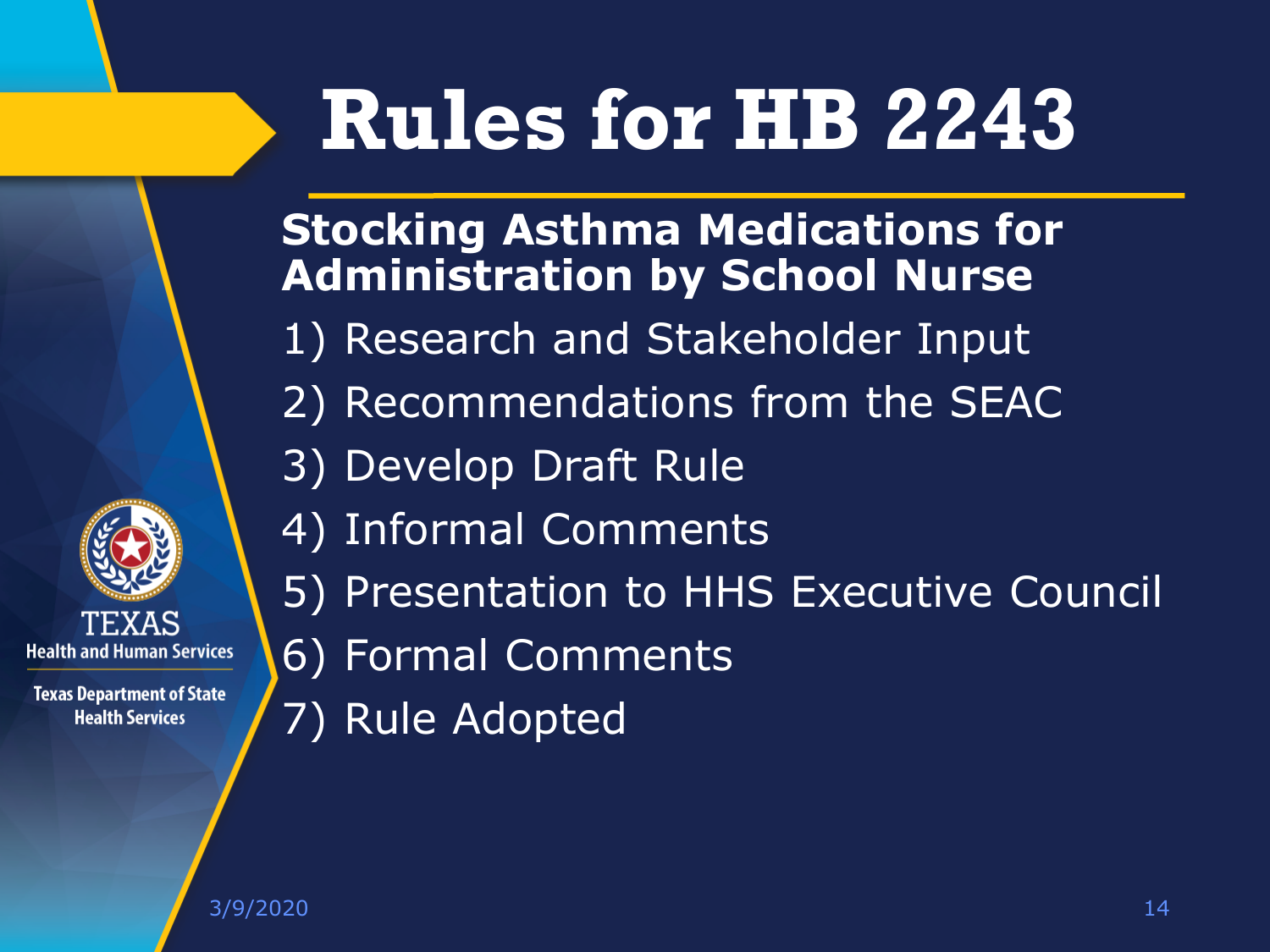### **DSHS School Health Services Survey Results**



- Survey was open from May 1- August 30
- 132 responses
- 1.6 million students represented
- ESC 1, 4, 10, 13 and 20 had greatest response rate
- Total of 2,961 health services personnel represented in the responses

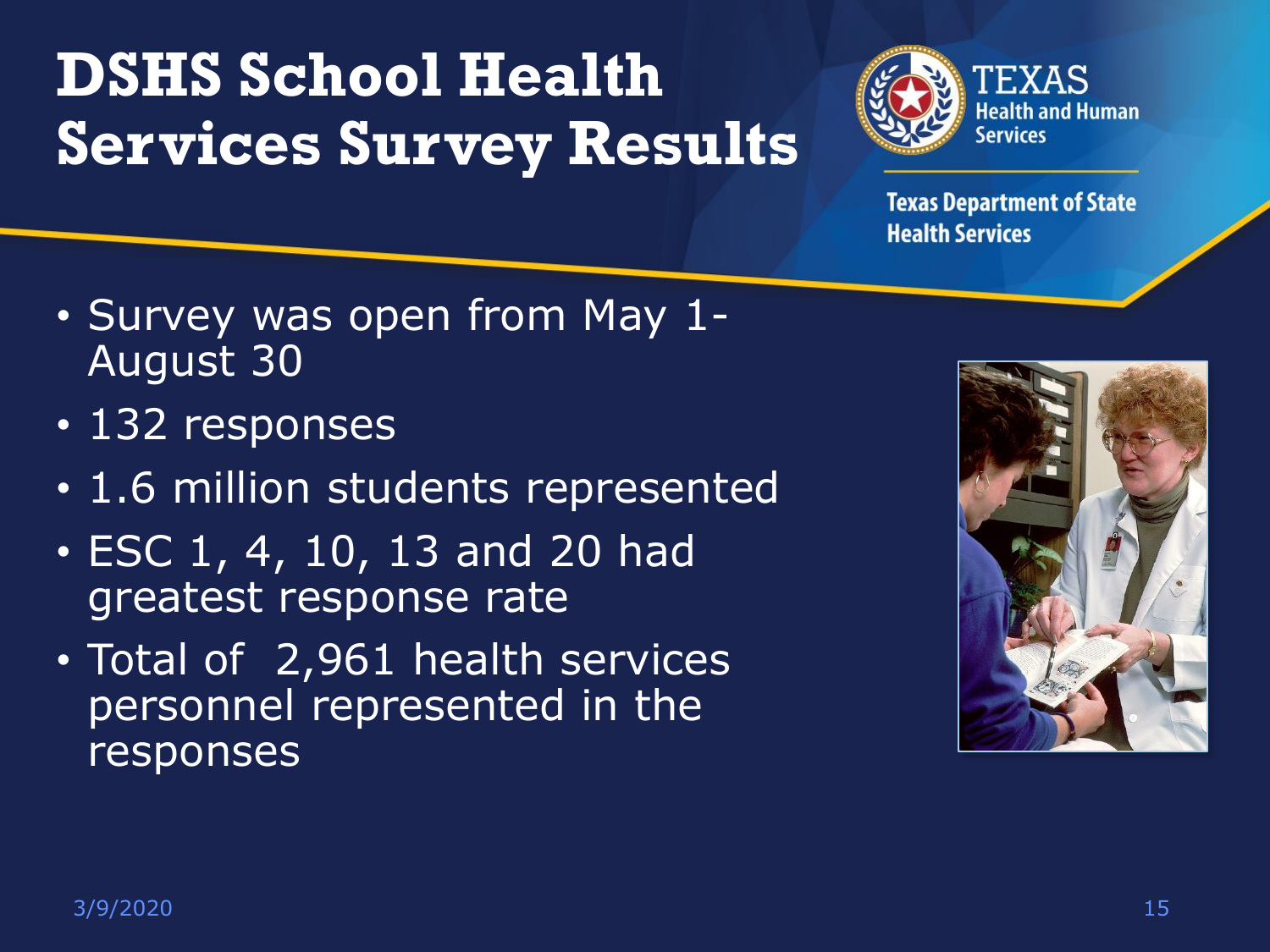### **DSHS School Health Services Survey Results**



**Texas Department of State Health Services** 

• Chronic Conditions Identified ➢ Asthma-108,077 ➢ Anaphylaxis-23,448 ➢ Seizures-11,506 ➢ Type 1 Diabetes-3,863 ➢ Type 2 Diabetes-1,315

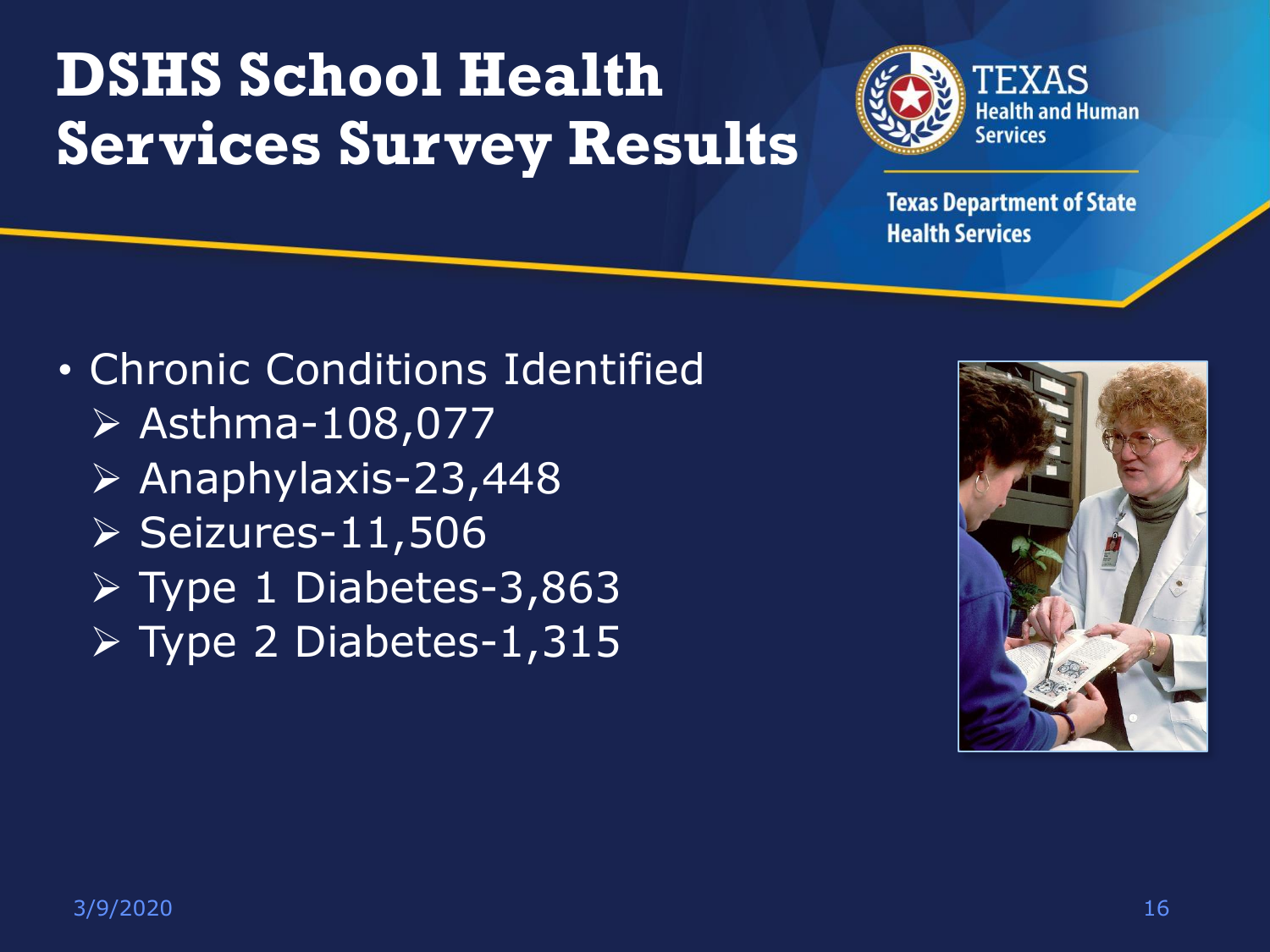### **DSHS School Health Services Survey Results**



- Number of SN Office Visits (Students)  $> 9,781,303$
- Number of SN Office Visits (Staff)  $\sqrt{82,496}$
- Number of IHPs  $> 44,958$
- Office Visits Outcomes ➢ 62.7%-Returned to class  $\geq 4.5\%$ -Sent Home ➢<0.1%-911 Being called

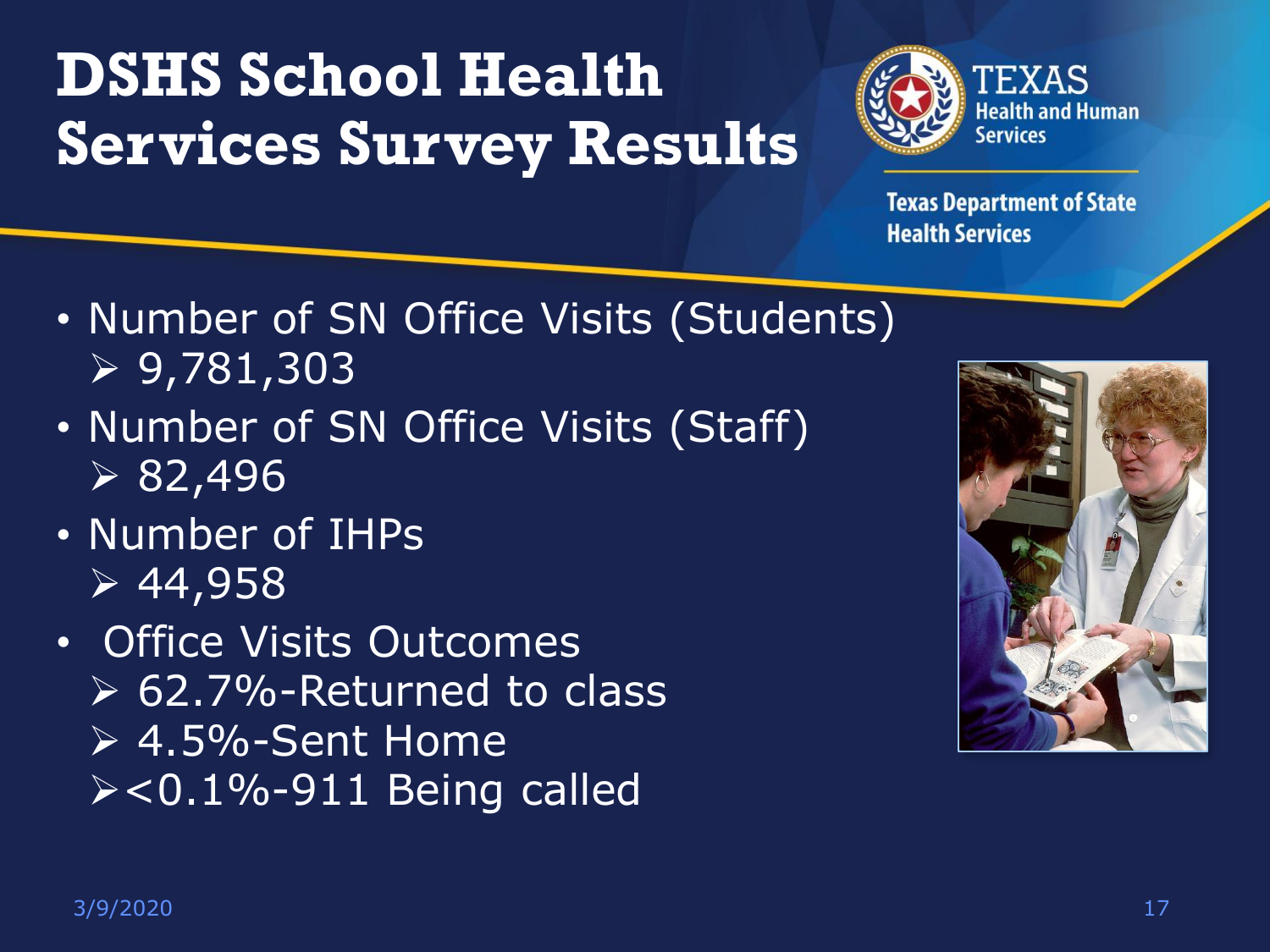### **DSHS Epinephrine Auto-Injector Results**



- Total Number of Reports Submitted  $> 167$
- Number of Schools Represented  $>$  54 ISDs
- Age Range ➢ 5-61 years old
- Injections Administered  $\triangleright$  86.1%-Students ➢ 97.6%-Received 1 dose ➢62.0% had a known allergy or history of anaphylaxis

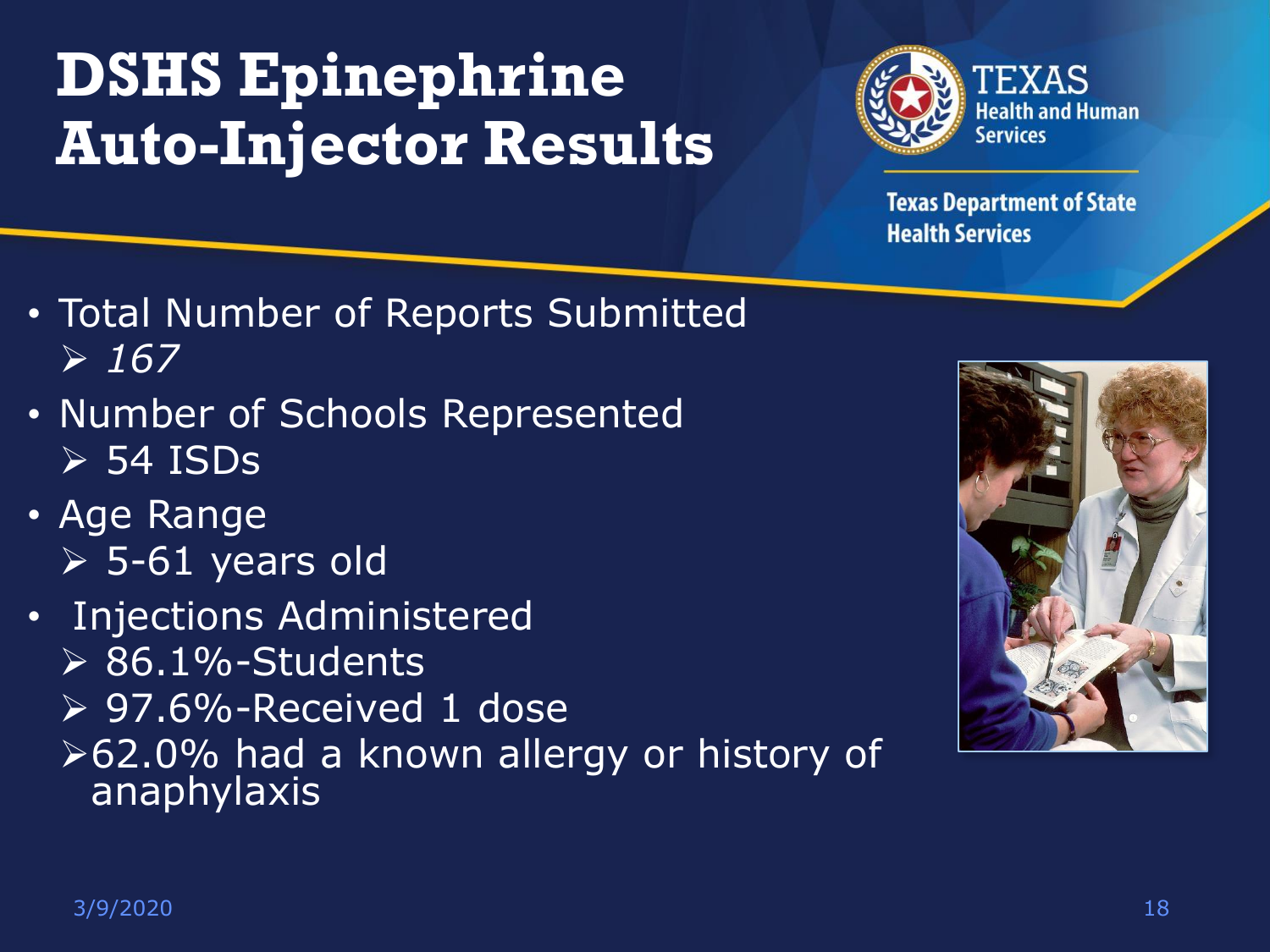## **DSHS Resources**

#### **Delegation Tree for School Nurses-RNs**

- Developed in collaboration with the Board of Nursing
- Examples and citations included

#### **DSHS School Nurse Notes**



- Developed in collaboration with the Board of Nursing
- Updated the Midazolam due to nasal formula for those over 12 years
- School nurses are encouraged to provide ideas for new content
- Sign up on the DSHS Website under Health Services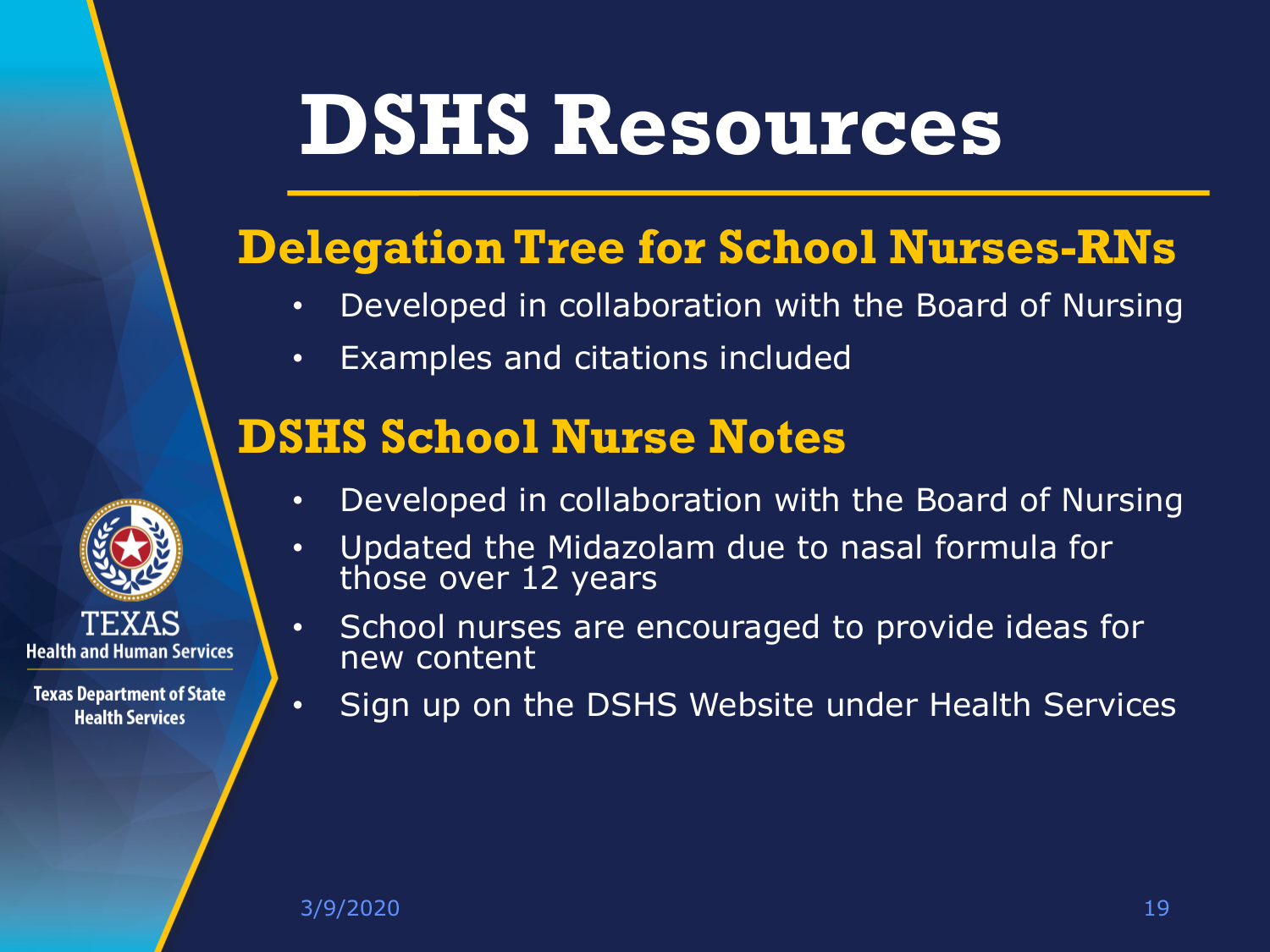### **DSHS Resources**

#### **Friday Beat**

- Weekly e-newsletter based on the Whole School, Whole Community, Whole Child Model
- Sign up if you don't receive this publication

#### **DSHS School Nurse List Serve**

- Updates for immunizations and other health issues from DSHS
- Announcements about training opportunities
- Potential funding opportunities

#### **State and Federal School Health Laws**

- Listing of laws and rules for school health
- Updated to reflect new legislation from 86<sup>th</sup> Session

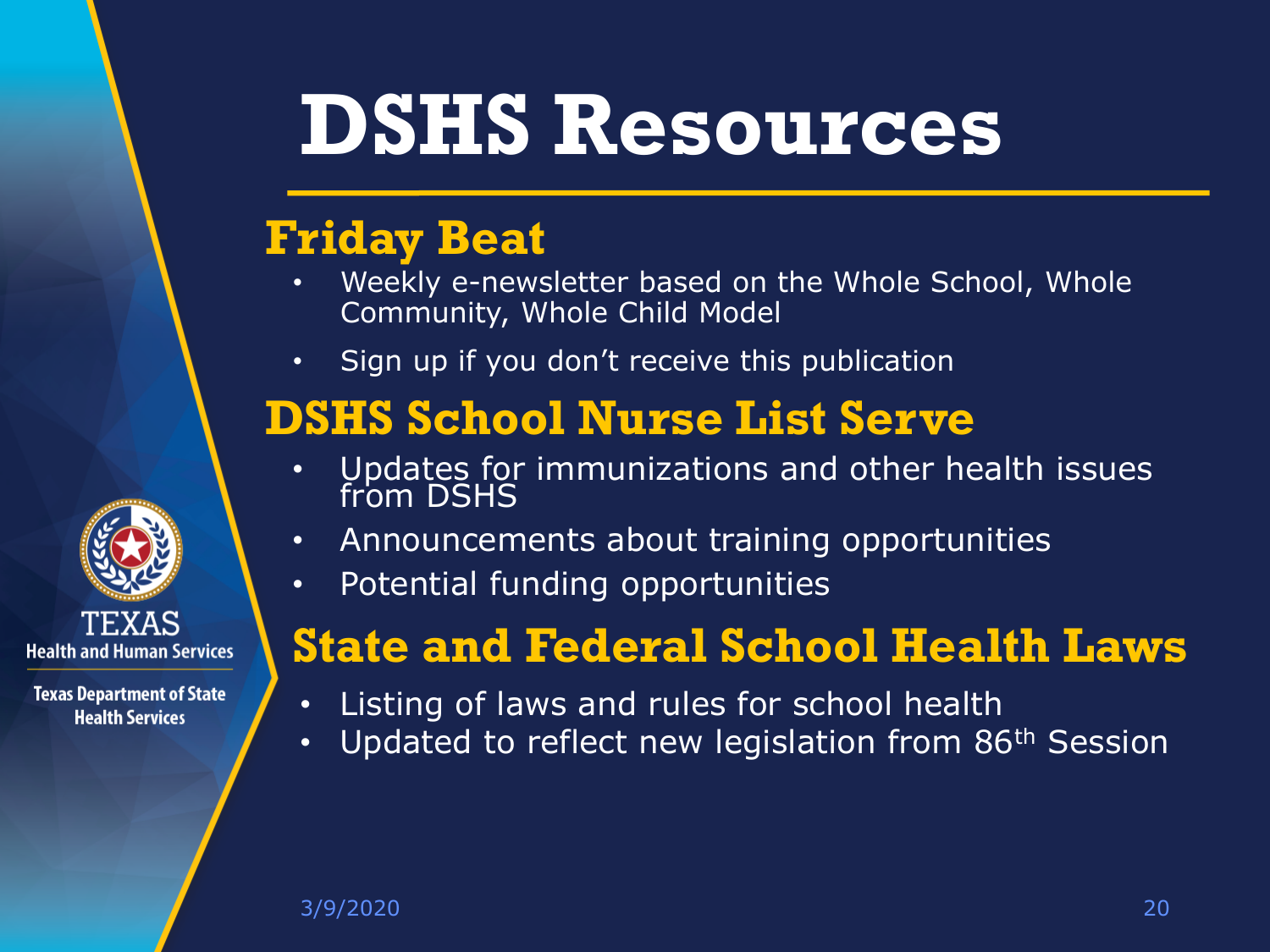### **DSHS Resources-Under Development**

#### **Diabetes Guidelines Update**

• Revised guidelines should be out soon

#### **DSHS Medication Guide**

• Revisions made and should be out by May

# **Health and Human Services**

**Texas Department of State Health Services** 

#### **DSHS School Nurse Orientation Guide**

- Just started to develop.
- Will need nurses to review each chapter as we move forward.
- Will be high level overview with links to resources and many references.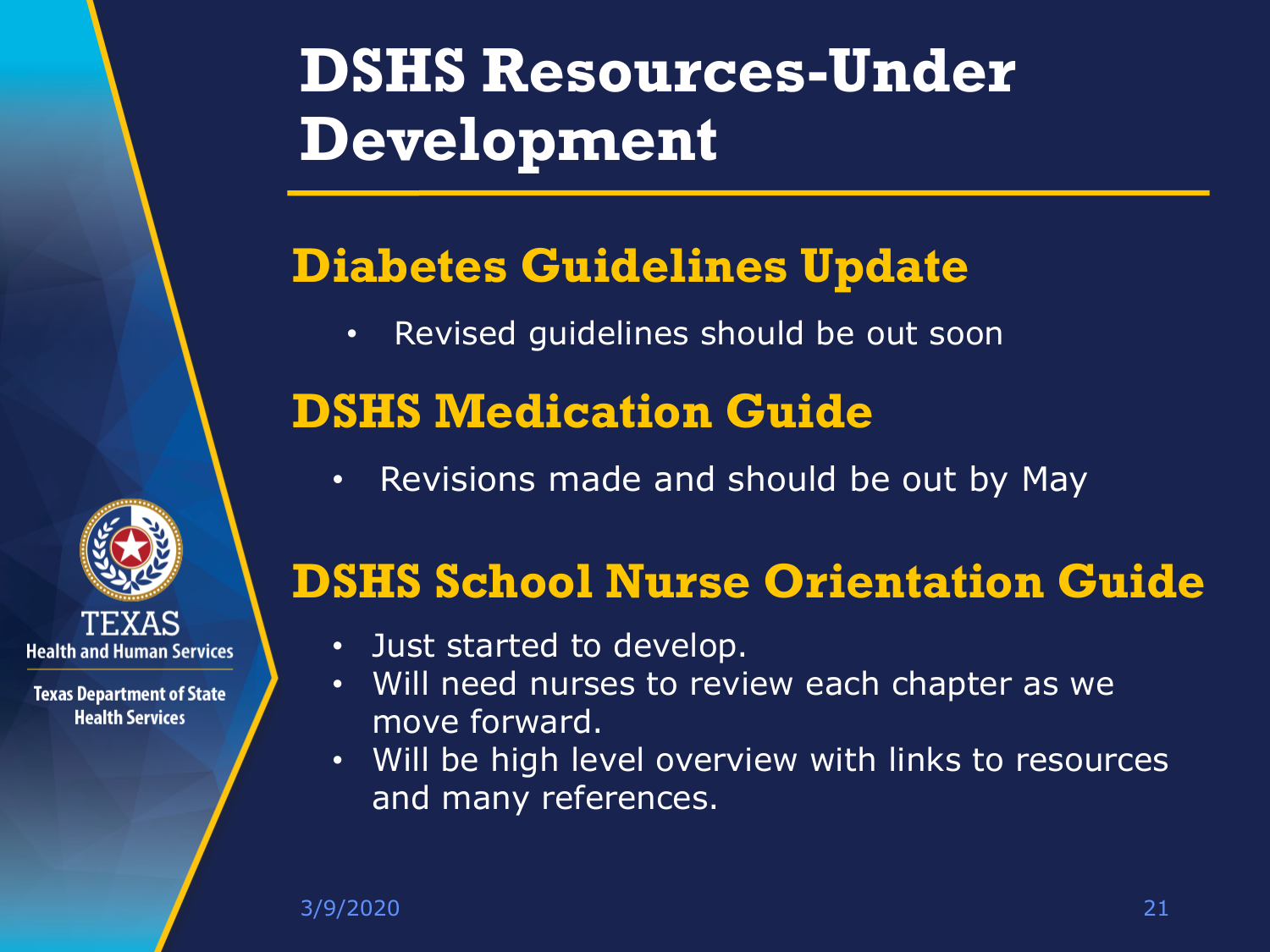### **DSHS School Health Program**



- Website has many resources-Updates Announced in Friday Beat
- Publications to assist school nurses
- List Serves